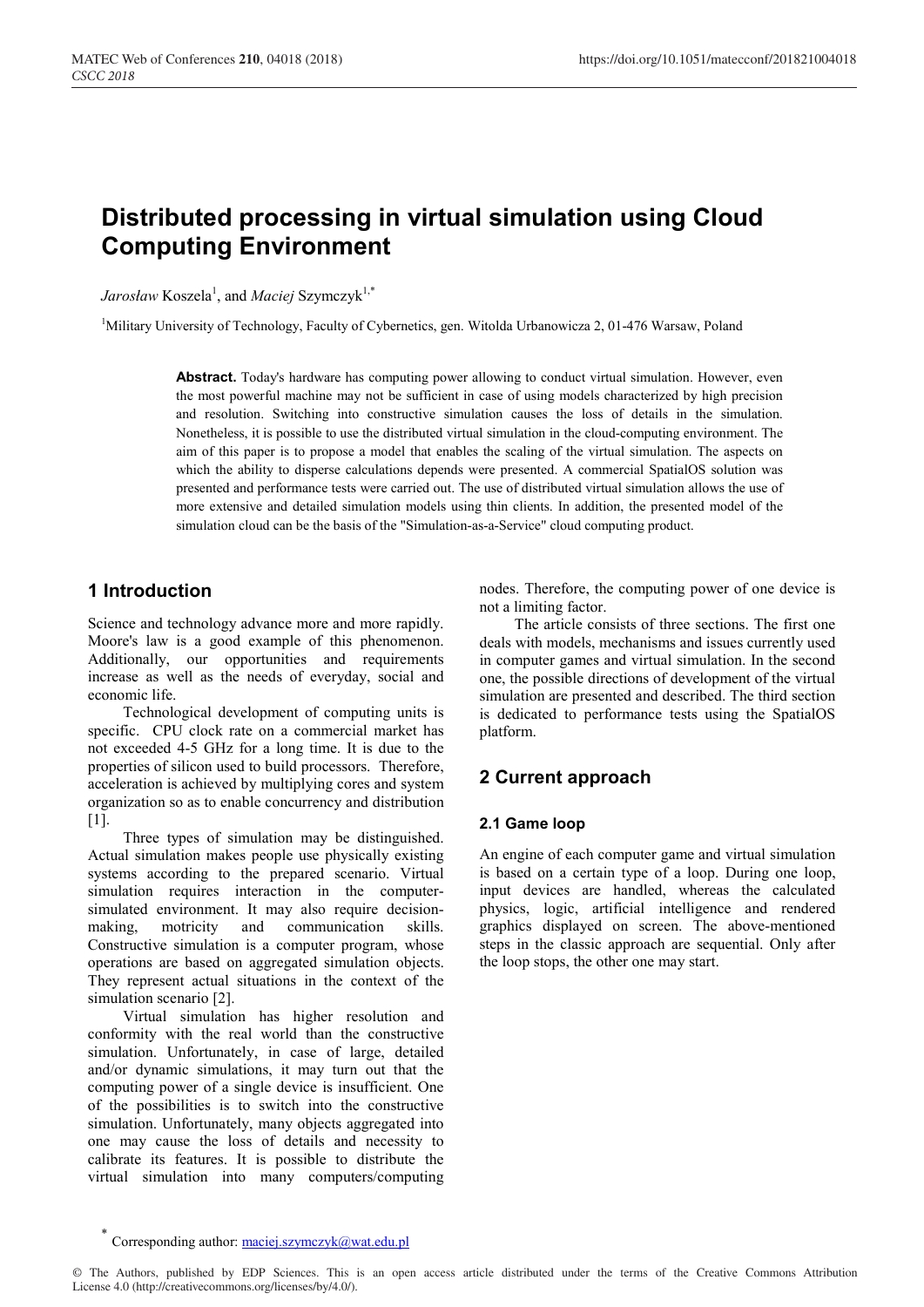

**Fig. 1.** Sequential game engine model.

To maintain the game flow, screen frames must be displayed at a certain frequency. To obtain 50 frames per second, all computing related to a single loop must last maximum 20 milliseconds. The tolerable lower limit for games is 16 frames [3]. Otherwise, the game shall not be steady. Table 1 shows this phenomenon by comparing the number of objects with frames rendered per second. The data were obtained in the "Pirates" project on SpatialOS executed using virtual machines, with the following parameters: 2 cores of i7 4790k 4 Ghz processor and 4 GB RAM memory.

**Table 1.** Comparison of the number of objects and frames per second for a single machine.

| Number of<br>objects | Frame time<br>(ms) | <b>FPS</b> |
|----------------------|--------------------|------------|
| 80                   | 20                 | 50         |
| 130                  | 20                 | 50         |
| 280                  | 27                 | 37         |
| 400                  | 50                 | 20         |
| 530                  | 357                | 2.8        |
| 1030                 | 769                | 1.3        |

When introducing the architecture of multicore processors, it turned out that the sequential game engine proved inefficient. Therefore, a perfect solution is asynchronous loop, where tasks do not have to wait for the results of other tasks. Instead, the most recently calculated result taken from a shared resource is considered. Unfortunately, such model may be too difficult to be implemented in practice. Some tasks must be performed sequentially.



**Fig. 2.** Asymmetric game engine model

To allow simultaneous execution of tasks in the game engine loop, it is possible to divide the data in the parallel sections of the application. Instead of using one main loop, separate threads may process the data sets. The tasks that must be executed sequentially as well as the necessity to exchange messages between the objects from different sections constitute limiting factors in this model [4]. Events should be able to spread. An example of a simulation in which this phenomenon may occur is the simulation of contamination threats [5].



**Fig. 3.** Asymmetric game engine model with data separation.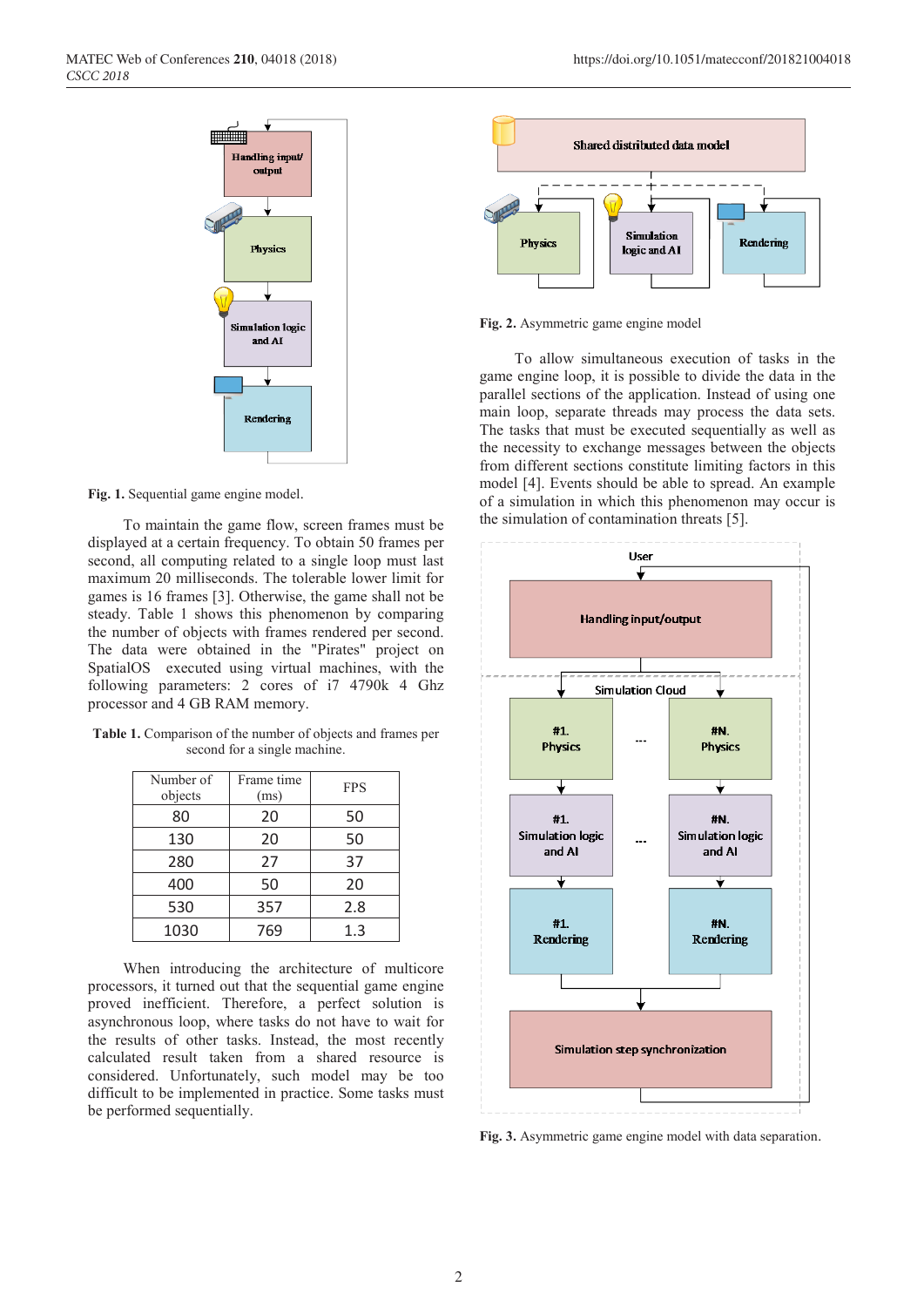#### **2.2 Distributed Simulation**

In case of computer games, peer-to-peer and clientserver are the most often used types of multiplayer game architecture.

The main advantage of peer-to-peer is the absence of a central server. The cost of creating and maintaining such network is low. Unfortunately, the solution is not scalable. The speed of connections limits the capacity and the implementation is complex. Slow connection of one of the clients may cause delays in the gameplay of others. Not only some problems with synchronization occur, but also it is necessary to keep a fixed number of frames for all clients. When using P2P, fraud prevention is difficult.

The client-server architecture requires one specific machine, which shall be used as a server and make the service available to clients. The users use client applications that communicate with the server. The applications exchange messages and receive a list of changes that need to be made in the local virtual world [6].

The server may act as an intermediary in the process of exchanging messages between clients or actively participate in the gameplay. In such case, it is the server that decides about the occurring events (e.g. which player shot the first). The server also protects against frauds.

Some delays caused by the network infrastructure may make it difficult to find pleasure in the gameplay and ensure its realism. As a result, the differences in the object status on the game server and client's devices may occur. A possible solution to this problem is to use the prediction mechanism, which estimates future properties of the object based on current data (e.g. position, speed, direction).

The architecture of traditional network games assumed the use of one server in the client-server architecture. In case of MMO RPG games, i.e. very complex and developed games for multiple players, one server is insufficient to handle such a large number of connections and data. Therefore, many servers are necessary. Such servers may be independent (statuses on game progress are stored on each server separately, without synchronization) or have a common database. In the first case, the user may choose the server to log in. In the second case, there are machines counteracting movement on servers and assigning users to the least loaded machine [7].

In the context of simulators, the following two types of architecture are most often used: Distributed Interactive Simulation (DIS) and High Level Architecture (HLA).

DIS is the information exchange standard between simulators. It does not have any central management server. The simulators may join and leave the simulation at any moment.

The simulation status is saved in a message called the Protocol Data Unit (PDU) and exchanged between simulators through available transport layer protocol, using multicast or broadcast method. The current version of DIS 7 defines 72 various types of PDU [8].

High Level Architecture is the architecture designed for computer systems (in particular, simulation systems). The idea of this solution is based on making the communication independent of platforms, where the systems are installed.

The simulator in compliance with the HLA is called a federate. The systems are connected with the Runtime Infrastructure (RTI) and create together the socalled Federations. The system elements share data on objects, which are in the Federation Object Model (FOM). Additionally some events (interactions) with parameters are sent between the simulators [9].

Unfortunately, the application of the aforementioned types of architecture for many simulators has one main drawback. From a logical point of view, the virtual world is simulated on every federate. The main purpose of the DIS and HLA architecture is to synchronize different types of simulators. It does not allow to distribute the virtual world between different simulators.

## **3 Cloud simulation**

#### **3.1 Cloud GPU rendering**

The use of computing cloud solutions in the virtual simulation suggests the use of thin clients. Currently, fat clients with quick processors and graphic cards are used.

It would be possible to use thin clients only if the graphics from each client were processed by the server. In the computer game environment, this phenomenon is called cloud gaming. Among others, NVIDIA under business name NVIDIA GRID, offers such service.

The solution allows to send input data from the client to the server. The client receives video stream, which is decoded and displayed on the screen. Therefore, the game or simulation is independent of the platform that the client has to have [10].

#### **3.2 Computing nodes**

One of the features that the simulation cloud needs to have is an asynchronous engine, which allows to scale in a horizontal direction. In such way, it is possible to initialize computing nodes, as the need arises. It is important for each node to be responsible for various simulation objects and to allow interaction between objects operated by other nodes.

The objects may be assigned to computing nodes on a territorial basis. When the object is within the area operated by a given node, then it is operated by such node. The area sizes may differ. For example, cities are more densely filled with simulation objects than forests.

The nodes are initialized and assigned both statically and dynamically. During simulation and analysis, it is possible to prepare satisfactory distribution of the assigned computing nodes. The operation should be repeated for each scenario. The dynamic assignment means continuous analysis of the load of computing nodes, initiation of new nodes and release of such nodes.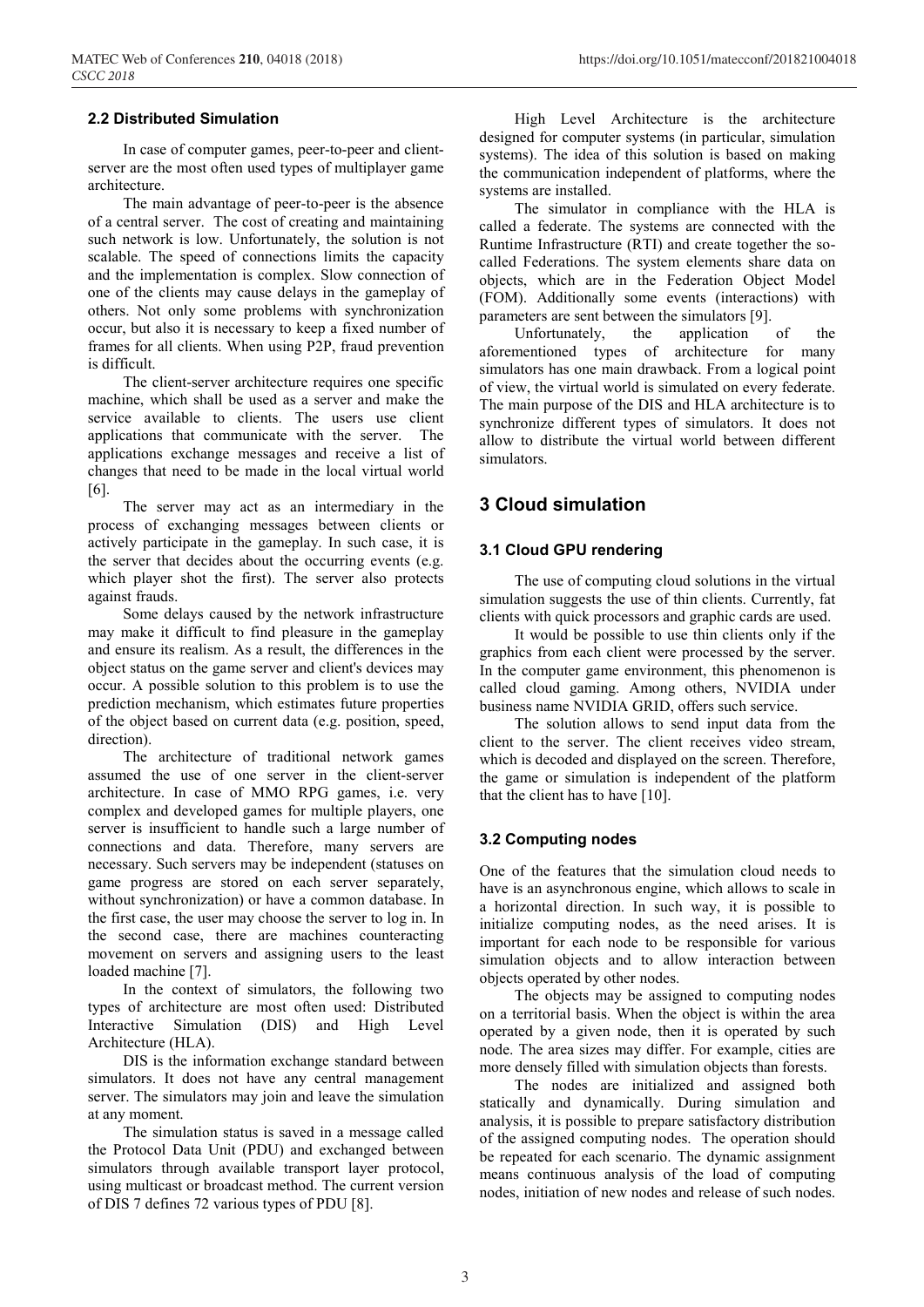Such mechanism allows to scale resources depending on the simulation complexity [11, 12].

An advantage of the dynamic distribution is flexibility and economy of the cloud resources if their use is indispensable. On the other hand, some load may occur due to testing and analysis of the current and predictable load of the nodes. Another advantage of the dynamic distribution of computing nodes is greater resistance to failure. In case of unexpected loss of functionality of the node, a new node is initiated and the simulation continues. The use of the simulation cloud as a service allows steady initialization of new instances and control of the simulation costs [13].

Apart from the standard computing units, it is possible to use dedicated and specialist units. A simple game engine model supports physics, logic and artificial intelligence. The dedicated nodes may use specialist graphic cards, processors or components supporting the artificial intelligence and machine learning [14].



**Fig. 4.** Simulation Cloud Model

#### **3.2 SpatialOS**

The SpatialOS platform by Improbable is one of the commercial products using the distributed processing in the computing cloud for virtual simulations. The solution is based on the Google Cloud Platform.

The virtual simulation in SpatialOS is operated by the computing nodes known as Workers. In case of

increased need for the simulation computing capacity, new instances of the computing nodes are initiated. Two types of workers are distinguished: managed and external. The managed workers are those, whose lifecycle is managed by SpatialOS. The external workers are usually clients. SpatialOS does not determine when the external worker connects or disconnects.

All types of workers are connected to the SpatialOS platform. If an event occurs in one of the nodes (client or worker), it is sent to SpatialOS, which informs about this other nodes. Only workers may introduce changes in the virtual world. In case of the clients, the events are handled only to display 3D models, textures and animations.

Every worker is responsible for only a part of the virtual world. The managed workers deal with computing of the part of the world assigned thereto by the SpatialOS platform. The external workers are only aware of the part of the world, which surrounds the simulation object (e.g. a character), with which they are connected.

As part of the project, it is possible to configure the method of organization of the computing nodes. In case of the static distribution, node coordinates and number are established. The dynamic distribution requires determination of the maximum number of nodes as well as auto-scaling on the basis of the maximum number of the operated objects [15].



**Fig. 4.** SpatialOS model

#### **4 Efficiency tests**

The purpose of the aforesaid tests was to discern the capacity differences between the simulations based on 1, 2 or 4 computing nodes. The simulation was based on the SpatialOS platform, using the "Pirates" project. The static method of node distribution was used in the scenario. 4 positions of the nodes on coordinates were determined: <-250,-250>, <-250,250>, <250,-250> and <250,250>. The objects were placed randomly, at a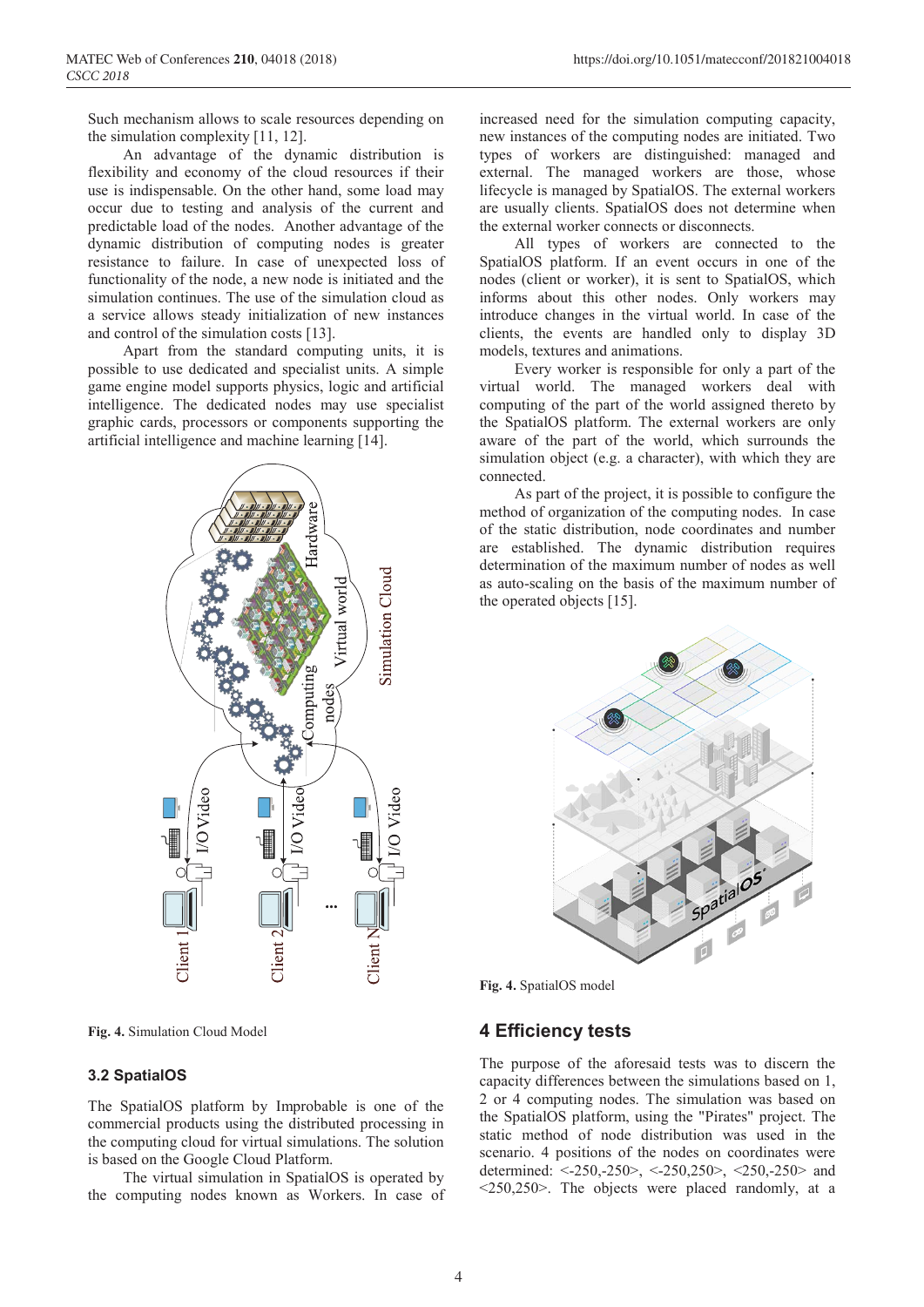distance of 500 units from position  $\langle 0, 0 \rangle$ . Figure 5 shows location of nodes and objects.



**Fig. 5.** Worker nodes placement and simulation objects density

The test was performed in the configuration of 1, 2, 4 nodes and 280, 530, 780, 1030, 1280 and 1530 objects, out of which 30 were static elements of the surrounding. The rest were pirate ships moving towards a randomly chosen direction. The test results are in table no. 2.

| Number of<br>simulation<br>objects | Number of worker nodes |               |                |               |            |               |  |
|------------------------------------|------------------------|---------------|----------------|---------------|------------|---------------|--|
|                                    | 1                      |               | $\mathbf{2}$   |               |            |               |  |
|                                    | <b>FPS</b>             | Objs/<br>node | <b>FPS</b>     | Objs/<br>node | <b>FPS</b> | Objs/<br>node |  |
| 280                                | 44                     | 280           | 59.8           | 208           | 60         | 147           |  |
| 530                                | 29                     | 530           | 43.5           | 383           | 56.4       | 273           |  |
| 780                                | 3.3                    | 780           | 33             | 574           | 48.1       | 402           |  |
| 1030                               | 2.2                    | 1030          | 23.6           | 744           | 28.2       | 540           |  |
| 1280                               | 2.1                    | 1280          | 3.3            | 911           | 6.5        | 653           |  |
| 1530                               | 1.5                    | 1530          | $\mathfrak{D}$ | 1086          | 2.4        | 773           |  |

**Table 2.** Comparison of the number of objects and frames per second for many computing nodes.

The test results show that the increase in the number of frames per second is not linear in comparison with the increase in the number of computing nodes. One node is not enough for 780 objects. Figure 5 shows a chart bar presenting data from table 2. The application of 4 nodes allowed smooth simulation at the level of around 30 fps with 1030 objects.



**Fig. 5.** The dependence of FPS for different number of objects and nodes line chart

The greatest increase in FPS is noticeable when switching from 1 node to 2 nodes. The lowest increase in FPS is noticeable when switching from 2 node to 4 nodes. The phenomenon is illustrated in figure 7. Therefore, it is evident that the use of a larger number of nodes makes it necessary to use additional resources to operate and synchronize such nodes.



**Fig. 6.** Object association redundancy bar chart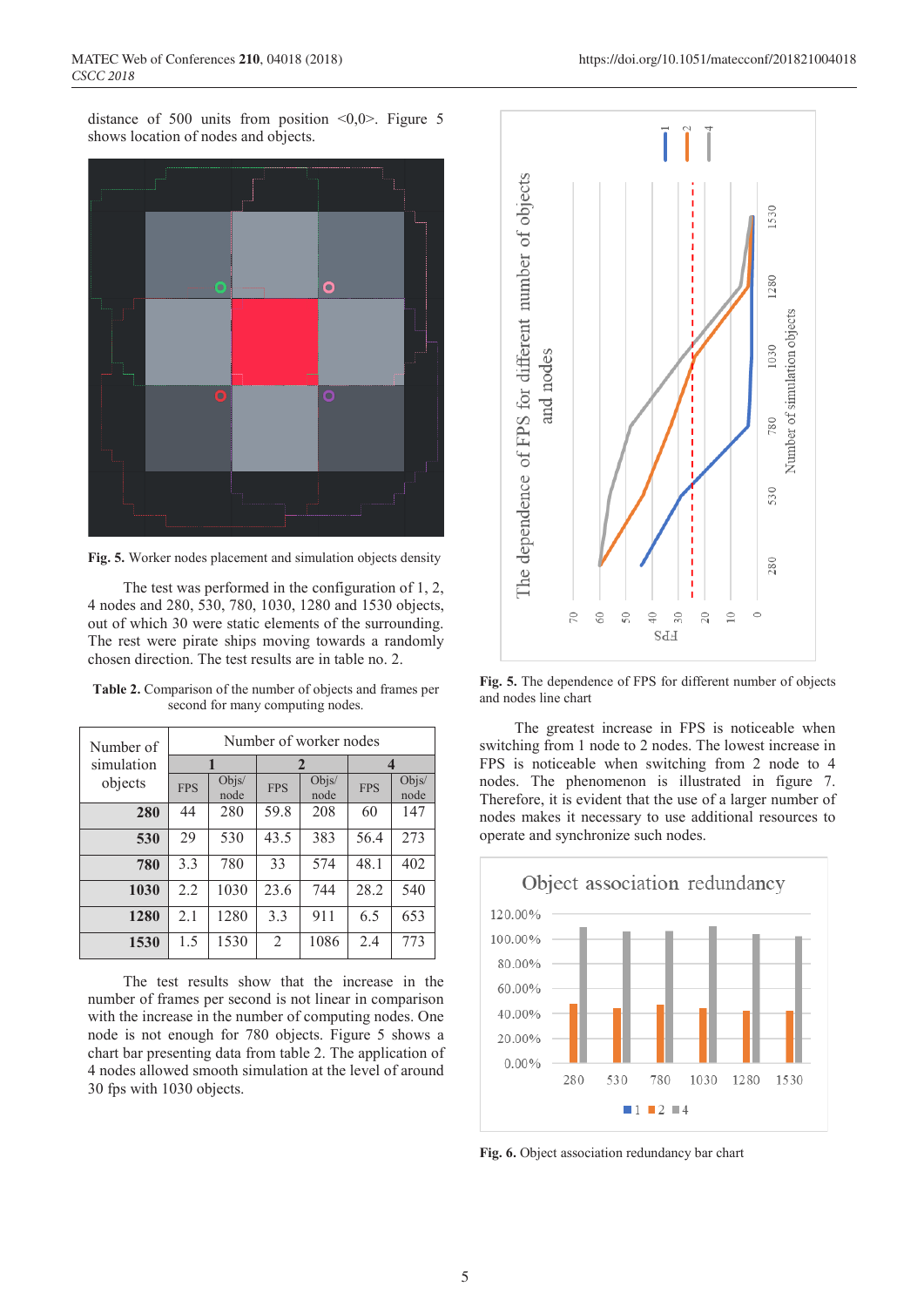

**Fig. 7.** Frames per second improvement bar chart

Low increase in capacity probably results from high redundancy of objects assigned to nodes, which is shown in figure 6. In case of 4 computing nodes, the sum total of all objects in nodes is twice as high as the number of all objects in the simulation. It is caused by overlapping of responsibility areas of nodes and high density of distribution of objects between all nodes. In case of even distribution of simulation objects, the redundancy shall be lower, and the FPS increase higher.

### **5 Conclusions**

The article discussed the concept of using distributed virtual simulation. The authors showed typical problems currently faced by the virtual simulation and presented solutions using the potential of the computing cloud for the distributed virtual simulation.

The application of many nodes requires a lot of computing power to manage and exchange messages between them. According to Amdahl's law, it is important to limit the execution of the sequential code.

The existing solutions may be extended with the rendered graphics in cloud (e.g. NVIDIA GRID). The article outlined the concept and simple capacity tests of

the SpatialOS platform. The use of the distributed environment allowed to double the size of the simulation with 4 computing nodes. In light of the above, the increase of performance is not linear. The more nodes, the smaller increase of performance.

The scenario, in which the objects did not change their location in a short period of time, was used for the purpose of testing. In practice, the changing virtual environment may cause differences in load of the computing nodes. Further research shall be devoted to methods and techniques of assignment of tasks (simulation objects) to the computing nodes.

The article presents possible directions of development of a distributed virtual simulation. The efficiency gains for 2 and 4 computing nodes on the SpatialOS platform were tested and discussed. Future work will focus on developing an efficient model of management and communication of computing nodes as one of the simulation cloud modules. Development in the field of distributed virtual simulation may result in the departure from the use of constructive simulation, i.e. the need to aggregate simulation objects.

#### **References**

- 1. P. P. Mattsson, Why Haven't CPU Clock Speeds Increased in the Last Few Years? https://www.comsol.com/blogs/havent-cpu-clockspeeds-increased-last-years/ (accedes on 12.03.2018)
- 2. R. M. Weatherly, A. L. Wilson, B. S. Canova, E. H. Page, A. A. Zabek, M. C. Fisher, Advanced Distributed Simulation though the Aggregate Level Simulation Protocol, *Proceedings of the 29th Hawaii International Conference on Systems Sciences*, 407, (1996)
- 3. M. Joselli, M. Zamith, L. Valente, B. Feijó, F.R. Leta, E. Clua, A Distributed Architecture for Simulation Environments Based on Game Engine Systems, *Augmented Vision and Reality*, **4**, 14, (2014)
- 4. Multithreaded Game Engine Architectures, www.gamasutra.com/view/feature/130247/multithre<br>aded game engine .php?print=1 (accessed on aded game engine .php?print=1 (accessed on 12.03.2018)
- 5. Z. Tarapata, R. Antkiewicz, M. Chmielewski, M. Dyk, R. Kasprzyk, W. Kulas, A. Najgebauer, D. Pierzchała, J. Rulka, A Computer System or CBRN Contamination Threats Analysis Support, Prediction Their Effects and Alarming the Population: Polish Case Study, *21st International Conference on Circuits, Systems, Communication and Computers*, **125**, (2017)
- 6. R. Cohen, A. Ejlersen, R. Kristensen, *Distributed Game Engine for Massively Multiplayer Online Shooting Games, 10-12,* (2009)
- 7. K. Emilsson, Infinite Space: An Argument or Single-Sharded Architecture in MMOs https://www.gamasutra.com/view/feature/132563/in